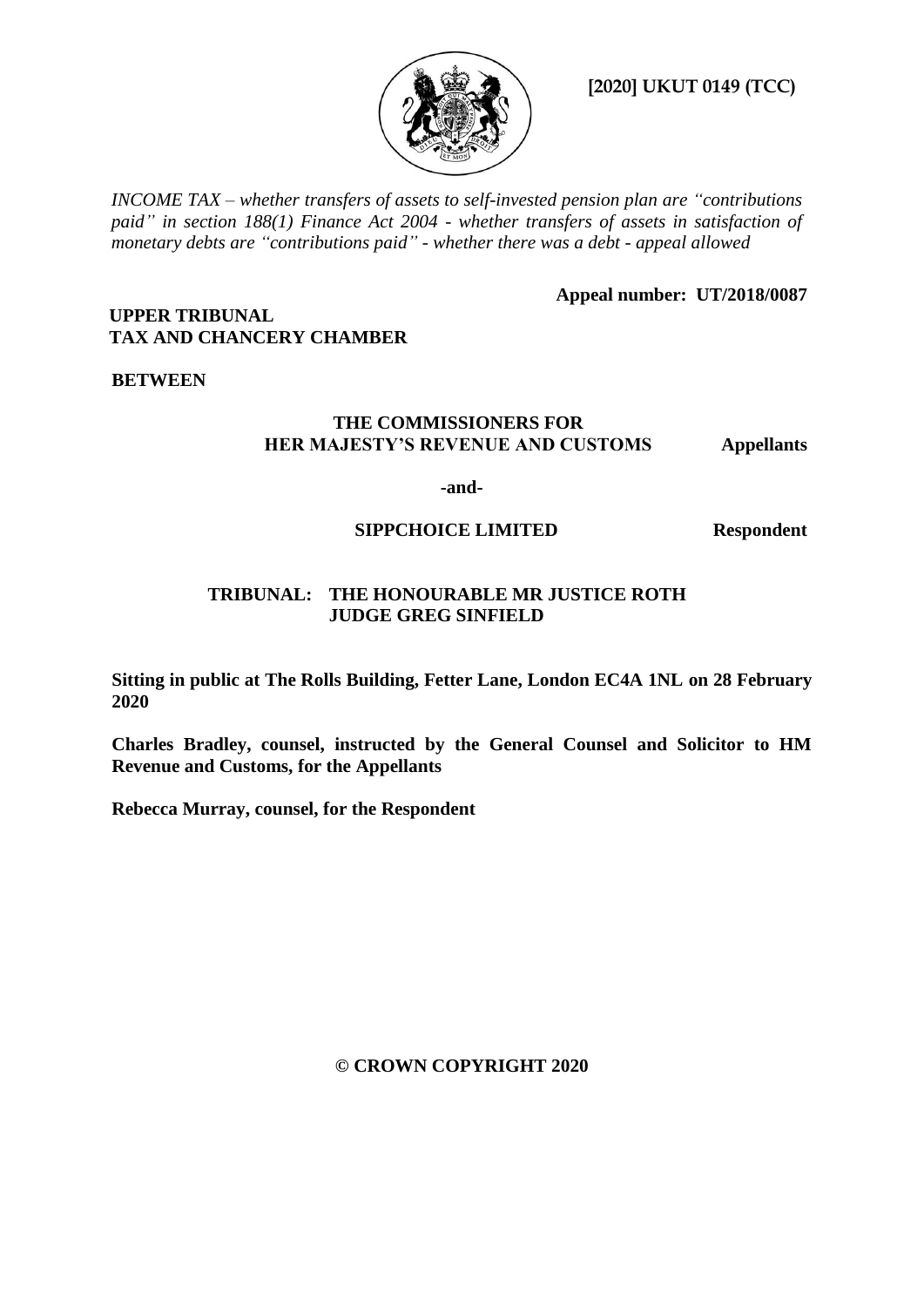## **DECISION**

## **INTRODUCTION**

1. The Appellants ('HMRC') refused a claim for relief from income tax at source ('RAS') made by the Respondent ('Sippchoice') in relation to contributions to a self-invested personal pension scheme ('SIPP') administered by Sippchoice. Sippchoice appealed to the First-tier Tribunal ('FTT') against HMRC's decision.

2. The contributions had been made by four members transferring shares in companies to the SIPP. The only issue in the appeal was whether transfers of shares were "contributions paid" by those members within the meaning of section 188(1) Finance Act 2004 ('FA 2004') and therefore conferred an entitlement to relief from income tax.

3. In a decision released on 10 March 2018 with neutral citation [2018] UKFTT 122 (TC), the FTT (Judge Heather Gething) allowed Sippchoice's appeal in full. Save as otherwise indicated, paragraph references in square brackets in this decision are to paragraphs in the FTT's decision. The FTT held, in summary, that:

(1) the four individuals had contracted with Sippchoice to pay particular sums of money to the SIPP, so that their subsequent transfer of the shares was in satisfaction of those money debts  $(29] - [33]$ ; and

(2) the expression 'contributions paid' in section 188(1) FA 2004 is "wide enough to cover a transfer of assets in satisfaction of a debt" ([47]).

4. HMRC now appeals, with permission of the UT, on the following two grounds:

(1) The FTT erred in law in construing the expression 'contributions paid' in section 188(1) FA 2004. On its true construction, and contrary to the FTT's conclusion, that section gives relief for money payments only and not for transfers of assets. That is so whether or not the asset is transferred in satisfaction of a money debt.

(2) The FTT erred in law in concluding from the facts that it had found that the four individuals had entered into a binding contract obliging them to pay sums of money to their SIPP and/or erred in law in determining the terms of any such contract.

5. For the reasons set out below, we have decided that transfers of non-cash assets are not "contributions paid" within section 188(1) FA 2004 and that HMRC's appeal must be allowed.

## **FACTUAL BACKGROUND**

6. There was no witness evidence in the FTT and the parties agreed that the documents relating to one of the four individuals, Mr Carlton, were representative of the others. Accordingly, we only refer, as did the FTT, to the documents relating to Mr Carlton. The FTT's findings of fact in relation to Mr Carlton's application are set out at [2] to [21]. The material facts can be summarised as follows.

(1) On 9 March 2016, Mr Carlton completed an application to become a member of the SIPP ('the Application Form'). By signing the Application Form, he agreed to be bound by the SIPP Trust Deed and Rules and the Terms and Conditions. The Rules consisted of the Scheme Rules and the General Rules set out in the first and second schedules to the Trust Deed respectively. We refer briefly to those parts of the Trust Deed or Rules that seem to us to be relevant.

(2) Clause 3(b) of the Trust Deed provided that Sippchoice, as the Scheme Administrator, shall enter into a contract with every individual who wishes to become a member of the SIPP and the terms of that contract shall be referred to as the 'Terms and Conditions'.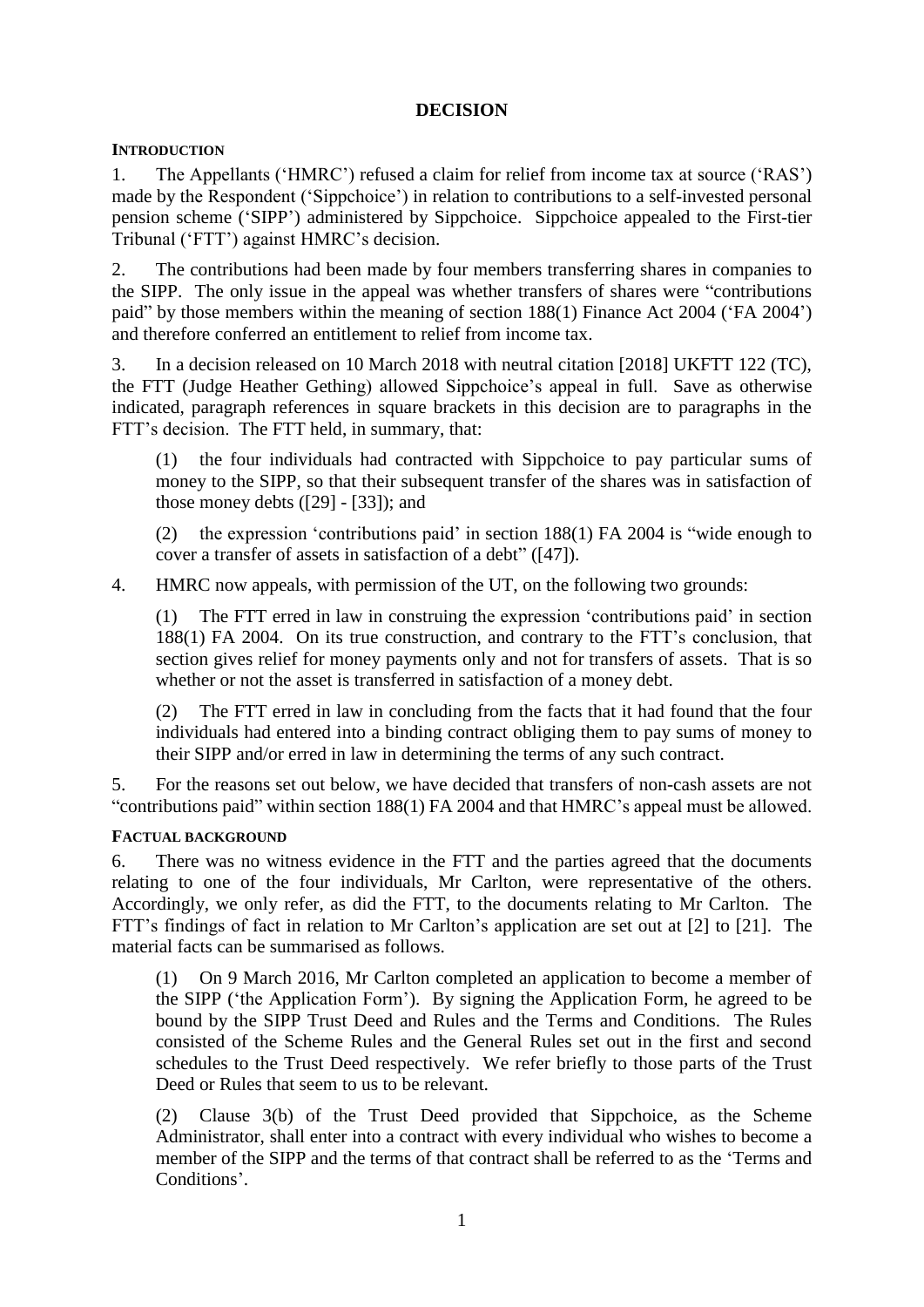(3) Rule 5(a) of the Scheme Rules states that membership of the SIPP is at the absolute discretion of the Scheme Administrator and that a new member shall be admitted to the Scheme from the date notified to him in writing by the Scheme Administrator. Rule 5(b) provides that a member must agree to comply with the Rules and Terms and Conditions including paying charges specified in them to the Scheme Administrator. Rule 7 provides:

"The payment of contributions shall be subject to such provisions as are set out in the Rules and the Terms and Conditions and such other requirements that the Scheme Administrator may specify from time to time."

(4) Rule 3(a) of the General Rules provides that a person who wishes to become a Member must complete an application procedure as required by the Scheme Administrator. That includes two declarations:

(a) the Member agrees to be bound by the General Rules; and

(b) the Scheme Administrator agrees to administer the SIPP as required by the General Rules.

(5) Rule 3(b) of the General Rules provides that a person can become a Member only if, among other things, the Scheme Administrator agrees.

(6) Rule 4 of the General Rules deals with contributions. Rule  $4(g)$  provides, so far as relevant, that contributions made by the Member can only be paid in money or by a transfer of assets in specie in satisfaction of an obligation by the member to pay a monetary amount by way of contribution.

(7) The Terms and Conditions set out the terms of the contract between Sippchoice, as the Scheme Administrator, and the member under which Sippchoice administers the SIPP. Both parties referred to and relied on the Terms and Conditions and the Application Form as well as the Contribution Form described at [\(12\)](#page-3-0) below.

(8) Clause 2(c) of the Terms and Conditions provides that Sippchoice has the right to decline any application for membership of the SIPP without giving reasons.

(9) Clause 3(a) of the Terms and Conditions states that contributions to the SIPP may be made only in such manner as Sippchoice prescribes from time to time. Clause 3(e) provides that Sippchoice has the right to refuse to accept further contributions to the SIPP without giving reasons.

(10) Clause 25 of the Terms and Conditions contains some general conditions, including:

"(a) Except in the case of contributions of shares acquired through a savings related share option scheme, an approved profit-sharing scheme or an employee share ownership plan made in accordance with the Rules, or as otherwise agreed by us, all contributions to and payments from the [SIPP] are payable in sterling … unless otherwise specified in the Terms and Conditions."

<span id="page-2-0"></span>(11) There was no document before the FTT communicating Sippchoice's acceptance of Mr Carlton's Application Form but the FTT inferred at [13], and it was common ground, that Sippchoice did accept it. That acceptance must have occurred on or before 16 March as is clear from the letter of that date, discussed at [\(13\)](#page-3-1) below, which shows Mr Carlton's membership number. From the date of acceptance of Mr Carlton's membership application, both Mr Carlton and Sippchoice came under various contractual obligations set out in the Terms and Conditions.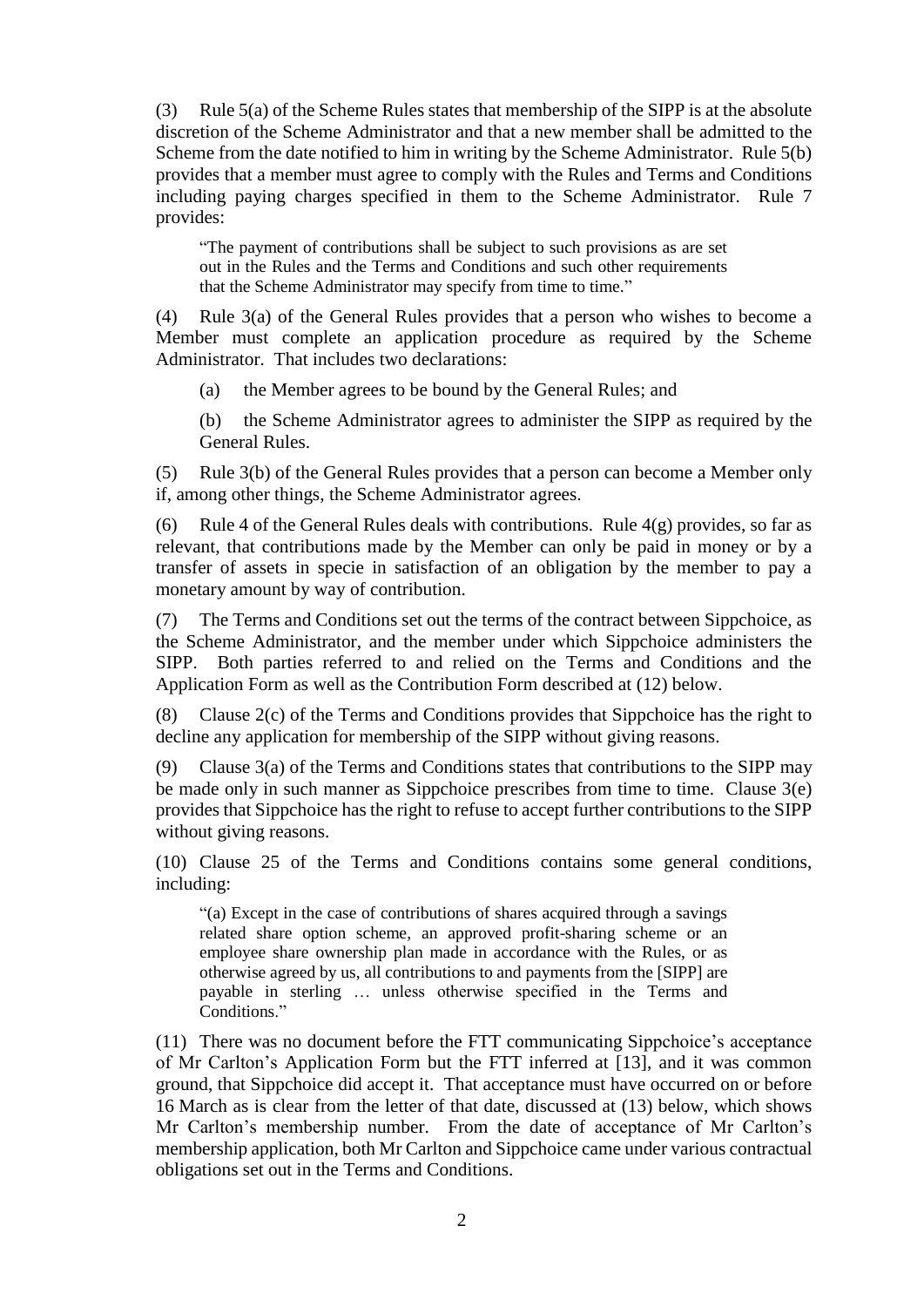<span id="page-3-0"></span>(12) On the same date as he completed the Application Form, ie 9 March 2016, Mr Carlton completed a document headed 'Sippchoice Bespoke SIPP Contribution Form' ('the Contribution Form'). At section D of this form, which was headed 'In-specie Contributions' and preceded by the words 'PLEASE COMPLETE THE FOLLOWING SECTION ONLY IF YOU WISH TO MAKE AN IN-SPECIE CONTRIBUTION', was written the following:

| Declaration to<br>Sippchoice<br>Limited | I propose to make a net contribution to the<br>Sippchoice Bespoke SIPP and this notification<br>constitutes an irrevocable and binding<br>obligation to make this contribution.                                                                                                                                              |
|-----------------------------------------|------------------------------------------------------------------------------------------------------------------------------------------------------------------------------------------------------------------------------------------------------------------------------------------------------------------------------|
| Proposed net<br>contribution            | £68,324 (net)                                                                                                                                                                                                                                                                                                                |
| Agreement                               | I understand that by signing this declaration I<br>am creating a legally binding and irrevocable<br>obligation to make the specified contribution<br>and that it will not be possible to change my<br>mind even if, for whatever reason, I am unable<br>to proceed with the asset transfer that was<br>originally envisaged. |
| Signature                               | [Mr Carlton signed here]                                                                                                                                                                                                                                                                                                     |
| Date                                    | 9.03.16                                                                                                                                                                                                                                                                                                                      |

#### <span id="page-3-1"></span>(13) On 16 March, Sippchoice wrote to Mr Carlton as follows:

"I confirm receipt of your Contribution Form dated 9 March 2016 notifying us of your intent to make an in-specie contribution to the [SIPP].

By signing the declaration you created a legally binding and irrevocable obligation to make the contribution and as such we now require written confirmation from you of how you intend to settle the debt."

(14) On 24 March, Mr Carlton replied to Sippchoice:

"Further to my Contribution Form dated  $9<sup>th</sup>$  March 2016 I can confirm that this contribution shall be made by way of an in-specie transfer of the following assets to satisfy the obligation: -

HFM Columbus Group Holdings Limited Ordinary Shares: 760,846 units

The contribution being made will be the value of the assets mentioned above. I understand that the value may change and that there are rules that must be adhered to with regards to a change in value.

I agree that if the value decreases, I will pay a monetary amount into the scheme to bring the contribution up to the value quoted in my first letter. I understand that you, in your role as scheme administrator, are legally bound to pursue this payment from me.

...."

(15) On 29 March, Sippchoice wrote to Mr Carlton confirming that "we are happy to accept the in-specie contribution of [the shares]" and asking him to arrange for the necessary stock transfer forms to be completed. It appears from another letter dated 29 March from Sippchoice to Mr Carlton that the stock transfer forms were executed on the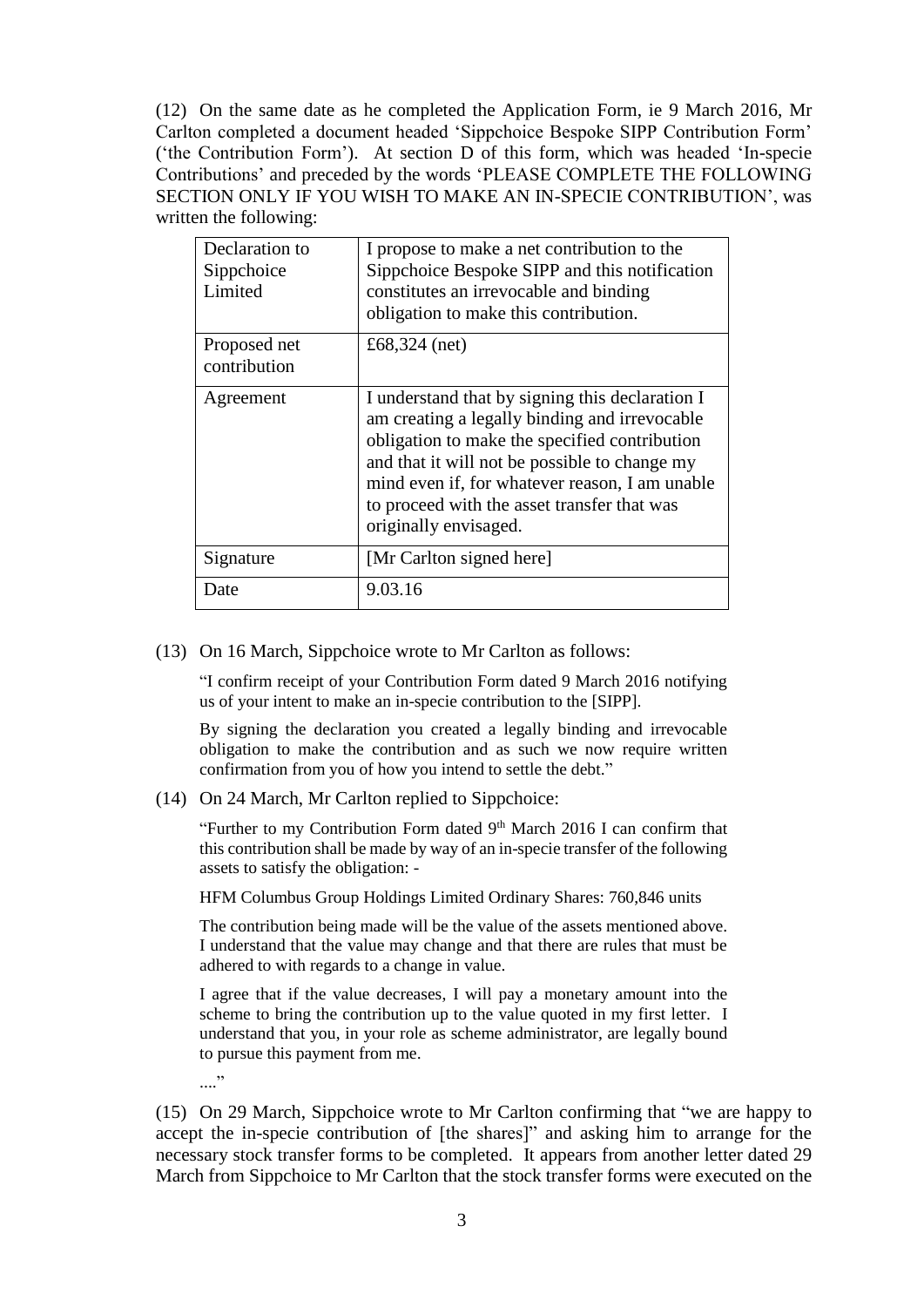same day. In the second letter, Sippchoice informed Mr Carlton that the valuation report of 31 December 2015 showed that the shares had a value of £68,323.97. That was lower than the amount of £68,324 indicated on the Contribution Form. In the letter, Sippchoice stated that:

"As a result, we require you to contribute additional funds to the value of £0.03 to settle the debt of £68,324 that has been created."

#### **LEGISLATION**

7. The taxation of registered pension schemes is dealt with in Part 4 of FA 2004 and the Schedules thereto. In this appeal, we are primarily concerned with Chapter 4 which relieves income and capital gains arising to registered pension schemes and also provides for tax relief on individual or employer contributions to registered pension schemes.

8. Section 188 FA 2004 provides in so far as material (with our emphasis added):

"188 Relief for contributions

(1) An individual who is an active member of a registered pension scheme is entitled to relief under this section in respect of relievable pension contributions paid during a tax year if the individual is a relevant UK individual for that year.

(2) In this Part "relievable pension contributions", in relation to an individual and a pension scheme, means contributions by or on behalf of the individual under the pension scheme other than contributions to which subsection (3) or (3A) applies.

...

(8) The following sections make further provision about relief under this section –

...

section 195 (transfer of certain shares to be treated as payment of contribution)."

9. The parties agreed that subsection (3), (3A), (4) and (5) of section 188 were not relevant to the issue in this appeal.

10. Sections 189 and 190 define 'relevant UK individual' and set an annual limit for relief under section 188 for a given individual. Neither of these provisions are relevant to this appeal.

11. Section 191(1) and (2) provide, subject to immaterial exceptions, that relief to which an individual is entitled under section 188 is to be given in accordance with section 192.

12. Section 192 provides, in so far as material:

"192 Relief at source

(1) Where an individual is entitled to be given relief in accordance with this section in respect of the payment of a contribution under a pension scheme, the individual or other person by whom the contribution is paid is entitled, on making the payment, to deduct and retain out of it a sum equal to income tax on the contribution at the [basic rate].

…<br>…

(2) If a sum is deducted from the payment of the contribution—

(a) the scheme administrator must allow the deduction on receipt of the residue,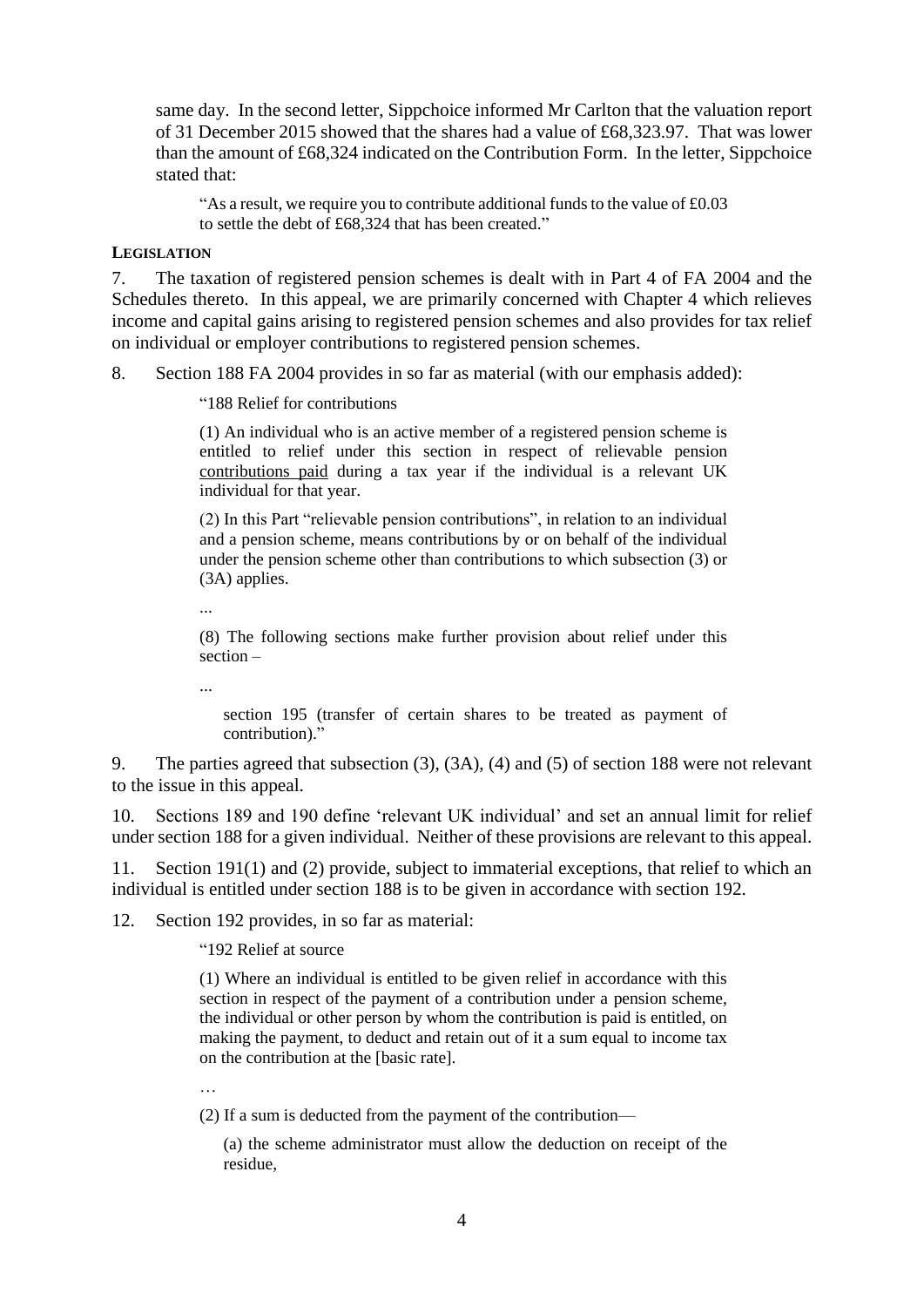(b) the individual or other person is acquitted and discharged of so much money as is represented by the deduction as if the sum had actually been paid, and

(c) the sum deducted is to be treated as income tax paid by the scheme administrator.

(3) When the payment of the contribution is received—

(a) the scheme administrator is entitled to recover from the Board of Inland Revenue the amount which is treated as income tax paid by the scheme administrator in relation to the contribution, and

(b) any amount so recovered is to be treated for the purposes of the Tax Acts in the same manner as the payment of the contribution …"

13. Section 195 provides as follows:

"195 Transfer of certain shares to be treated as payment of contribution

(1) For the purposes of sections 188 to 194 (relief for contributions) references to contributions paid by an individual include contributions made in the form of the transfer by the individual of eligible shares in a company within the permitted period.

(2) For the purposes of those sections the amount of a contribution made by way of a transfer of shares is the market value of the shares at the date of the transfer.

(3) 'Eligible shares', in relation to a contribution made by an individual, means shares—

(a) which the individual has exercised a right to acquire in accordance with the provisions of an SAYE option scheme, or

(b) which have been appropriated to the individual in accordance with the provisions of a share incentive plan.

(4) 'The permitted period' —

(a) in relation to shares which the individual has exercised a right to acquire in accordance with the provisions of an SAYE option scheme, is the period of 90 days following the exercise of that right, and

(b) in relation to shares which have been appropriated to the individual in accordance with the provisions of a share incentive plan, is the period of 90 days following the date when the individual directed the trustees of the share incentive plan to transfer the ownership of the shares to the individual.

(5) In this section—

'SAYE option scheme' has the same meaning as in the SAYE code (see section 516 of ITEPA 2003 (SAYE option schemes)), and

'share incentive plan' has the same meaning as in the SIP code (see section 488 of ITEPA 2003 (share incentive plans))."

14. We note that, at [28] of its decision, the FTT said "HMRC did not assert that the Shares were not Eligible Shares" but it was common ground in the FTT and before us that the shares were not eligible shares within the meaning of section 195(3).

#### **DISCUSSION**

15. In summary, HMRC's position is that section 188(1) FA 2004 gives relief only for payments of money and not for transfers of assets even if made in satisfaction of a money debt.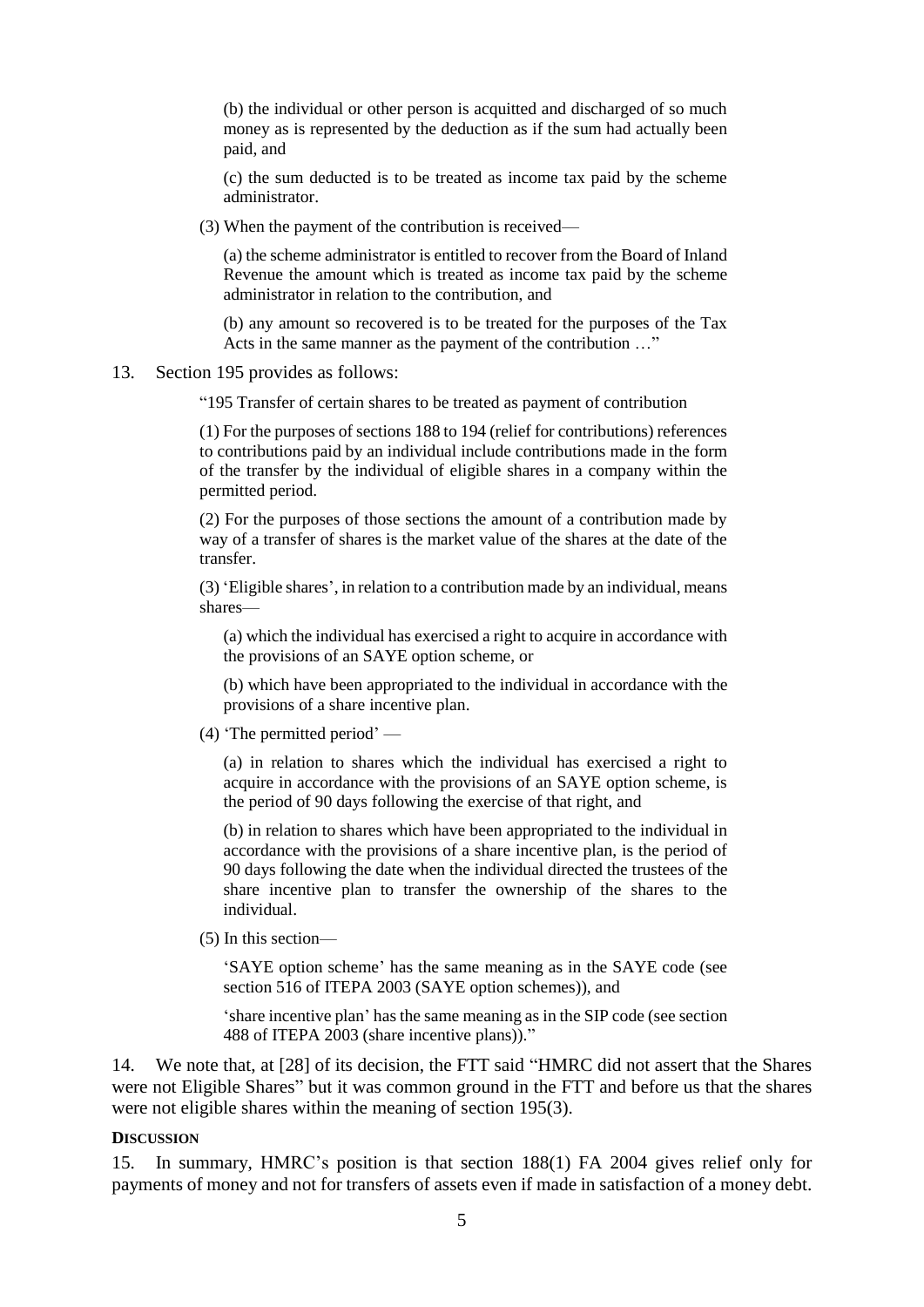HMRC further contend that, in any event, there was no such debt in this case. Sippchoice's primary case is that "contributions paid" includes the transfer of assets in satisfaction of a money debt and the four individuals each transferred their shares to the SIPP in satisfaction of such a debt. Sippchoice's alternative contention is that transfers of non-cash assets are nevertheless "contributions paid" within section 188(1) even if they are not in satisfaction of a money debt.

## **Meaning of "contributions paid"**

16. We first consider whether the expression "contributions paid" in section 188(1) FA 2004 includes contributions by way of transfers of assets or is restricted to contributions of money (whether in cash or other forms).

17. The proper construction of a taxing Act (or any statute), as opposed to the ordinary meaning of a word in the English language, is a question of law. In *Brutus v Cozens* [1973] AC 854, Lord Reid said at 861:

> "The meaning of an ordinary word in the English language is not a question of law. The proper construction of a statute is a question of law if the context shows that a word is used in an unusual sense; the court will determine in other words what that unusual sense is. It is for the tribunal which decides the case to consider, not as law but as fact, whether in the whole circumstances the words of the statute do or do not as a matter of ordinary usage of the English language cover or apply to the facts which have been proved. If it is alleged that the tribunal has reached a wrong decision then there can be a question of law but only of a limited character. The question would normally be whether their decision was unreasonable in the sense that no tribunal acquainted with the ordinary use of language could reasonably reach that decision."

18. If 'paid' is an ordinary word in the English language then its meaning is a question of fact but, as Lord Reid recognized, the context in which the word appears may show that it bears an unusual, which we take to mean a special or technical, meaning. If so, the meaning of the word is a question of law. Lewison LJ helpfully explained the correct way to approach the construction of legislation in *Pollen Estate Trustee Co Ltd v HMRC* [2013] EWCA Civ 753, [2013] STC 1479, in particular at [24] where he summarised the applicable principles as follows:

> "[24] The modern approach to statutory construction is to have regard to the purpose of a particular provision and interpret its language, so far as possible, in a way which best gives effect to that purpose. This approach applies as much to a taxing statute as any other: see *IRC v McGuckian* [1997] STC 908 at 915, [1997] 1 WLR 991 at 999; *Barclays Mercantile Business Finance Ltd v Mawson (Inspector of Taxes)* [2004] UKHL 51 at [28], [2005] STC 1 at [28], [2005] 1 AC 684. In seeking the purpose of a statutory provision, the interpreter is not confined to a literal interpretation of the words, but must have regard to the context and scheme of the relevant Act as a whole: see *WT Ramsay Ltd v IRC, Eilbeck (Inspector of Taxes) v Rawling* [1981] STC 174 at 179–180, [1982] AC 300 at 323; *Barclays Mercantile Business Finance Ltd v Mawson (Inspector of Taxes),* [2005] STC 1 at [29], [2005] 1 AC 684 at [29]. The essence of this approach is to give the statutory provision a purposive construction in order to determine the nature of the transaction to which it was intended to apply and then to decide whether the actual transaction (which might involve considering the overall effect of a number of elements intended to operate together) answered to the statutory description. Of course this does not mean that the courts have to put their reasoning into the straitjacket of first construing the statute in the abstract and then looking at the facts. It might be more convenient to analyse the facts and then ask whether they satisfy the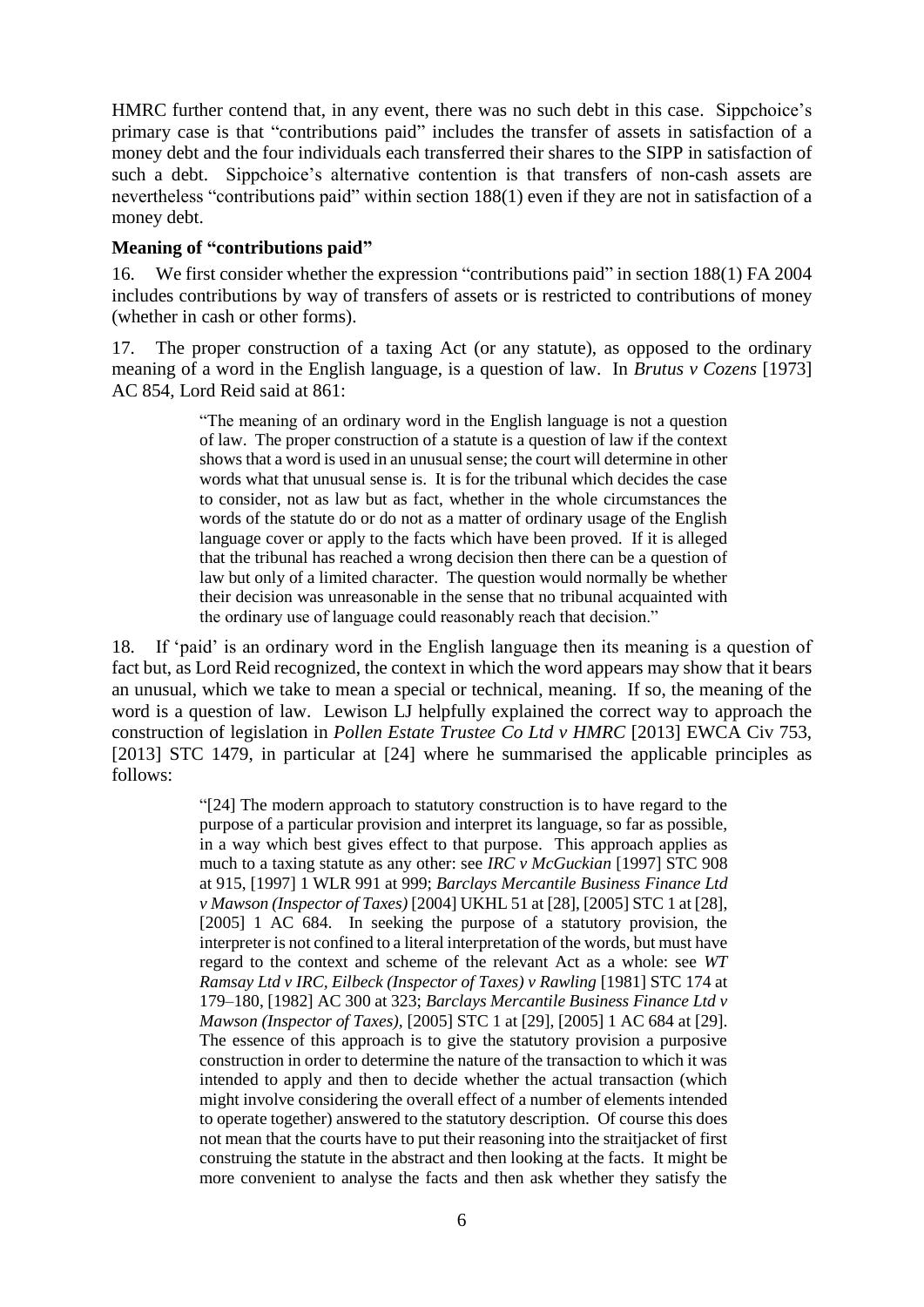requirements of the statute. But however one approaches the matter, the question is always whether the relevant provision of statute, upon its true construction, applies to the facts as found: see *Barclays Mercantile Business Finance Ltd v Mawson* at [32]."

19. The FTT stated in [41] that it did not consider the definitions of "payment" in the Oxford English Dictionary to which it had been referred by the parties because it considered that the meaning of "contribution" has a legal definition. We consider that the FTT misspoke when it said "contribution" in [41]. The parties had referred to the OED definition of "paid" not "contribution" and the FTT clearly considered the meaning of "payment" and "paid" in [42] – [47] not "contribution".

20. At [41], the FTT rejected HMRC's submission that the normal meaning of "contribution paid" is confined to a payment of cash. The FTT held that satisfaction of a monetary obligation or debt in cash or kind amounts to "payment". In doing so, the FTT relied on the observations of Lord Hoffmann in *MacNiven v Westmoreland Investments Limited* [2001] STC 237 ('*MacNiven*') at paragraph 68 that (on the facts of another case) bonuses were "paid" to directors where they were provided by the company in the form of platinum sponge held in a bank, accompanied by arrangements under which the directors could immediately sell it to the bank for cash. Ms Murray also referred us to paragraphs 14, 27 and 64 of *MacNiven* as showing that "paid" includes a discharge of a monetary debt. Mr Bradley contended that the Lord Hoffmann's comments were made in a completely different context to the present case.

21. We agree that *MacNiven* was a very different case to this one. In *MacNiven*, the issue was whether a payment of interest made by a company with money borrowed from the lender to enable the interest to be repaid so that the borrower could reclaim an amount of tax was, in those circumstances, a payment within section 338 of the Income and Corporation Taxes Act 1988 ('ICTA'). The Inland Revenue (now HMRC) argued that the payment was not a payment for the purposes of the legislation because it had been made purely for the purpose of avoiding tax. The amounts of interest and the payments were, in any event, payments of money. For those reasons, we do not consider that the comments in *MacNiven* provide us with any guidance when considering whether "contributions paid" can only mean contributions of money.

22. The phrase "relievable pension contributions" for the purposes of Chapter 4 of Part 4 FA 2004 is defined by section 188(2). So far as relevant to this appeal, it means "contributions by or on behalf of the individual under the pension scheme". There is no requirement in section 188(2) and it cannot be inferred that the contributions can only be monetary. HMRC's case is that the word "paid" modifies "relievable pension contributions" in section 188(1) and imposes such a requirement. Mr Bradley observed that section 188(1) could easily have said "contributions made" or just "contributions" but it did not. Mr Bradley accepted that "paid" is a flexible concept but contended that, at least where the direct object of the verb is the thing being paid, the natural meaning of the word "paid" is the payment of money. He said that it would not be a natural use of language to say "I paid shares" or "I paid gold bars" whereas, if someone said "I paid contributions", the natural inference would be that the person was referring to a payment of money.

23. We are not persuaded by Mr Bradley's semantic and syntactic analysis or that the meaning of the word "paid", whatever its direct object, is restricted to monetary payments. Ms Murray relied on definitions in the Oxford English Dictionary which showed that, among other possible meanings, "paid" could mean "to give money or goods in discharge of a debt" and "to give, transfer or hand over money or its equivalent". She also referred to a number of tax and other cases on the ordinary meaning of the word, including *Ooregum Gold Mining Company of India Limited v Roper* [1892] 1 AC 125 ('*Ooregum*') at pp.134-136 and *Irving v HMRC* [2008] EWCA Civ 6, [2008] STC 597 ('*Irving*') at [46]*.*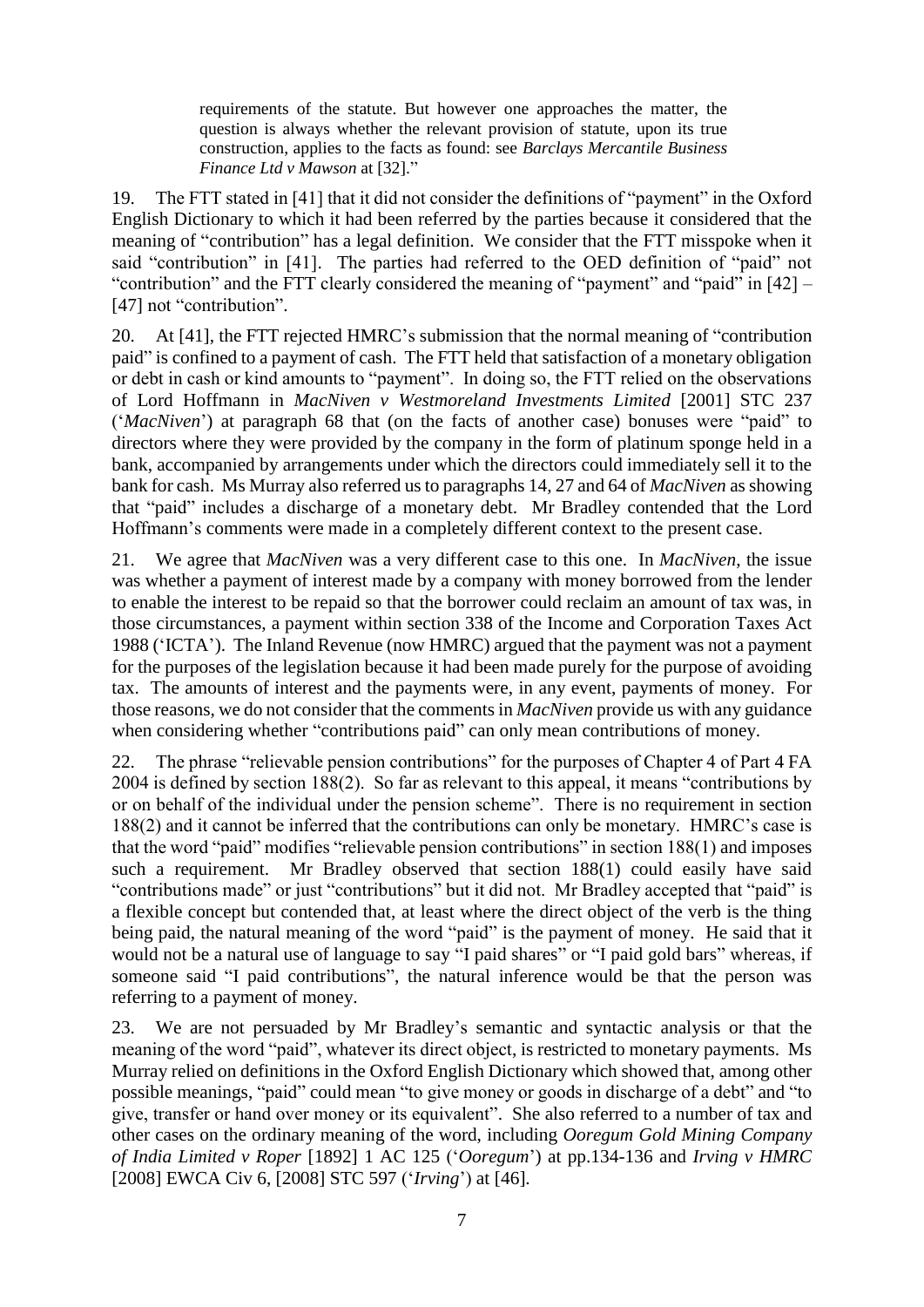24. In *Ooregum*, the issue was whether shares issued at a discount were fully paid up for the purposes of the Companies Act 1862 and that required consideration of section 25 of the Companies Act 1867. Section 25 provided that shares are deemed to have been issued for payment in full in cash save where otherwise determined by a contract filed with the equivalent of today's Companies' House. Unlike the FTT at [35], we do not find that *Ooregum* assists us in deciding whether "contributions paid" in section 188(1) FA 2004 should be interpreted as restricted to payments in money. The passages relied on by Ms Murray as showing that "payment … in cash" includes payment of the cash amount by an agreement to accept nonmonetary consideration were in the context of section 25 of the 1867 Act and the company law that preceded it. In the event, the House of Lords held that section 25 did not affect the interpretation of the 1862 Act provision and the shareholders were liable to pay any unpaid amount in cash.

25. The case of *Irving* concerned whether a transfer of shares to an unapproved pension scheme by an employer was subject to a charge to income tax on an employee who was a beneficiary of the scheme. The relevant provision was section 595(1) ICTA, which later became section 386 Income Tax (Earnings and Pensions) Act 2003 ('ITEPA'). In that case, HMRC contended that, when transferring the shares, the employer "pays a sum" for the purposes of section 595(1) ICTA. The Court of Appeal in *Irving* agreed that, in the circumstances, the employer had paid a sum. Rimer LJ held:

> "[38] In common with the Special Commissioners and Blackburne J, I am of the view that - subject always to a consideration of the particular context in which it is used - the more natural meaning of the phrase 'pays a sum' is 'pays a sum of money'. I was not persuaded by Mr Jones that it can as naturally refer, for example, to the transfer of a holding of shares. If A transfers to B 1,000 shares worth £1,750, he is unlikely to describe himself as having 'paid B £1,750'. He would say that he had sold, given or transferred (whatever the appropriate verb) 1,000 shares to B, perhaps (if relevant) adding their precise value (if known) or their approximate value. If he had owed B £1,750 and B had agreed to take the 1,000 shares in satisfaction of the debt then, to the question whether he had *paid* B the debt, he might legitimately say yes: only a pedant would reply that he had not actually *paid* the debt, but that B had agreed to accept a transfer of the shares in discharge of it. But that example does not assist the present argument, which is as to the meaning of a familiar English phrase as used in a section in an Act of Parliament. In my view, its more natural meaning is that it means 'pays a sum of money'.

> [39] That, however, is not the end of the case since, as Mr Jones urged and Mr Goy rightly accepted, the context in which the phrase is used may compel the conclusion that Parliament intended it to have a wider meaning, including the transfer of non-cash assets. That may be because the context is sufficient to show that, to limit the meaning of the phrase to its more natural sense, would lead to an absurdity in the operation of the legislation; or because, viewed objectively, the context of the legislation points towards the conclusion that the wider meaning must have been intended.

…

[42] I am inclined, therefore, to consider that there probably is a sufficient context in s 19 to require a broader interpretation to be attached to the phrase 'pays a sum', although I would, without more, hesitate so to interpret s 19. When, however, attention is focused on s 595(1) in the context in which it appears in Pt XIV, I consider that there are further factors supporting this broader interpretation of 'pays a sum'. I accept, first, that the inclusion in ss 599A, 600 and 601 of definitions extending the sense of 'payment' to include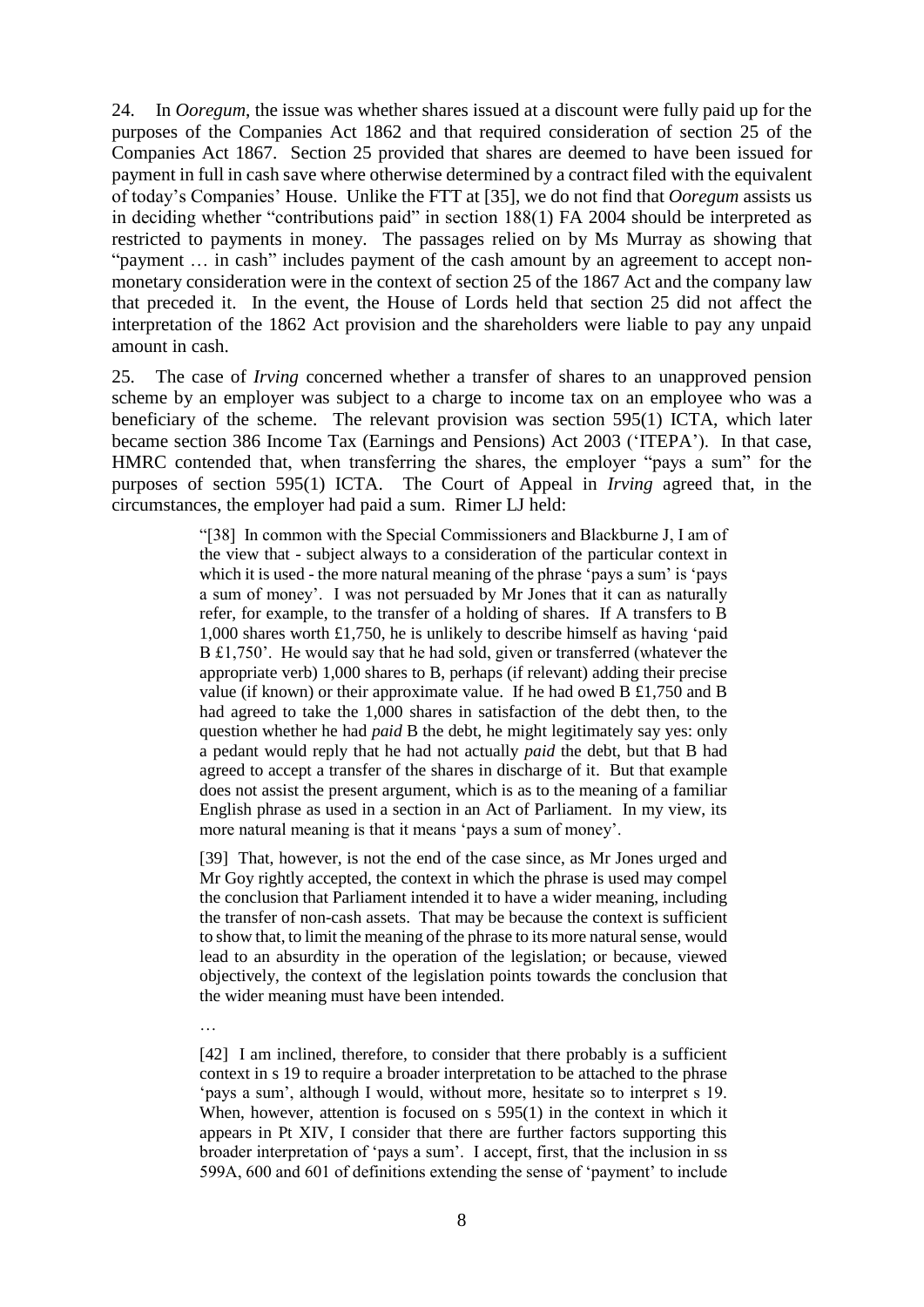'any transfer of assets or other transfer of money's worth' tells against that interpretation, there being no like expanding definition in s 595(1). But whilst that consideration cannot be ignored, I do not regard it as conclusive against the Revenue's argument, any more than did the Special Commissioners and Blackburne J. The three provisions referred to are concerned with different considerations and cannot answer the question raised by s 595(1).

…

[45] These considerations have satisfied me that the overall context in which s 595(1) uses the phrase 'pays a sum' points away from the conclusion that it should be construed narrowly as meaning 'pays a sum of money'. Mr Goy's concessions as to the wider meaning of 'sum paid' in s 592(4) of ICTA and in s 76(3) of the Finance Act 1989, the unlikelihood of 'payment' in s  $596(3)(b)(ii)$  bearing the narrow meaning of 'payment of a sum of money' and the practical difficulties of Mr Goy's interpretation for the operation of s 596A(8) have collectively satisfied me that, objectively interpreted in its proper context, the phrase 'pays a sum' in s 595(1) includes not just the payment of money but also the transfer of non-cash assets. It appears to me that the suggested distinction between these two funding methods is one that in practice makes no commercial sense and cannot reflect any legislative policy intended to underlie s 595(1).

[46] More generally, whether the scheme is funded by cash payments or by non-cash assets, the funding will in both cases have to be recorded in the books of the employer and of the trustees by reference to a particular monetary figure; and the substance of the matter will be that the scheme will have been funded by assets of that value, whatever their nature. If cash has been paid, it might well the next day be invested in shares; and if shares have been transferred, they might well the next day be converted into cash. The form of the funding can make no rational difference to the taxing policy underlying s 595(1). Further, if the distinction is in fact relevant, there could in some cases be a real uncertainty as to the side of the line on which the method of funding lay. In most cases the contribution proposed to be made by the employer for a particular year will be the subject of prior agreement with the scheme trustees. If, for example, an employer agrees to pay £100,000 and later agrees with the trustees that he will satisfy that commitment by transferring £100,000 worth of shares, will he be regarded as having 'paid' £100,000 pursuant to his commitment? Or will he be regarded as having simply made a transfer of noncash assets? Whatever the answer, why should Parliament be interpreted as having intended such an inquiry to be embarked upon? What possible difference can it or should it be regarded as making?"

26. Ms Murray submitted that the phrase "pays a sum" that was considered in *Irving* is narrower than "contributions paid" and yet Rimer LJ was able to conclude that it should not be construed as limited to 'pays a sum of money'.

27. We accept that, viewed in isolation, "paid" is broad enough to encompass non-monetary payments. That, however, is not enough to determine this case. As can be seen from *Brutus v Cozens, Pollen Estate* and, in particular, *Irving* at [39] and [45], context is key. The outcome of HMRC's appeal depends on whether "paid" in section 188(1) must be construed, not in isolation but in the context of Chapter 4 of Part 4 FA 2004, as "paid in money". The cases relied on by Ms Murray concerned different facts and legislation and, accordingly, the context was different.

28. Mr Bradley submitted that the context includes section 195 FA 2004 which, in summary, provides that "contributions paid" in sections 188 to 194 includes contribution by transfers of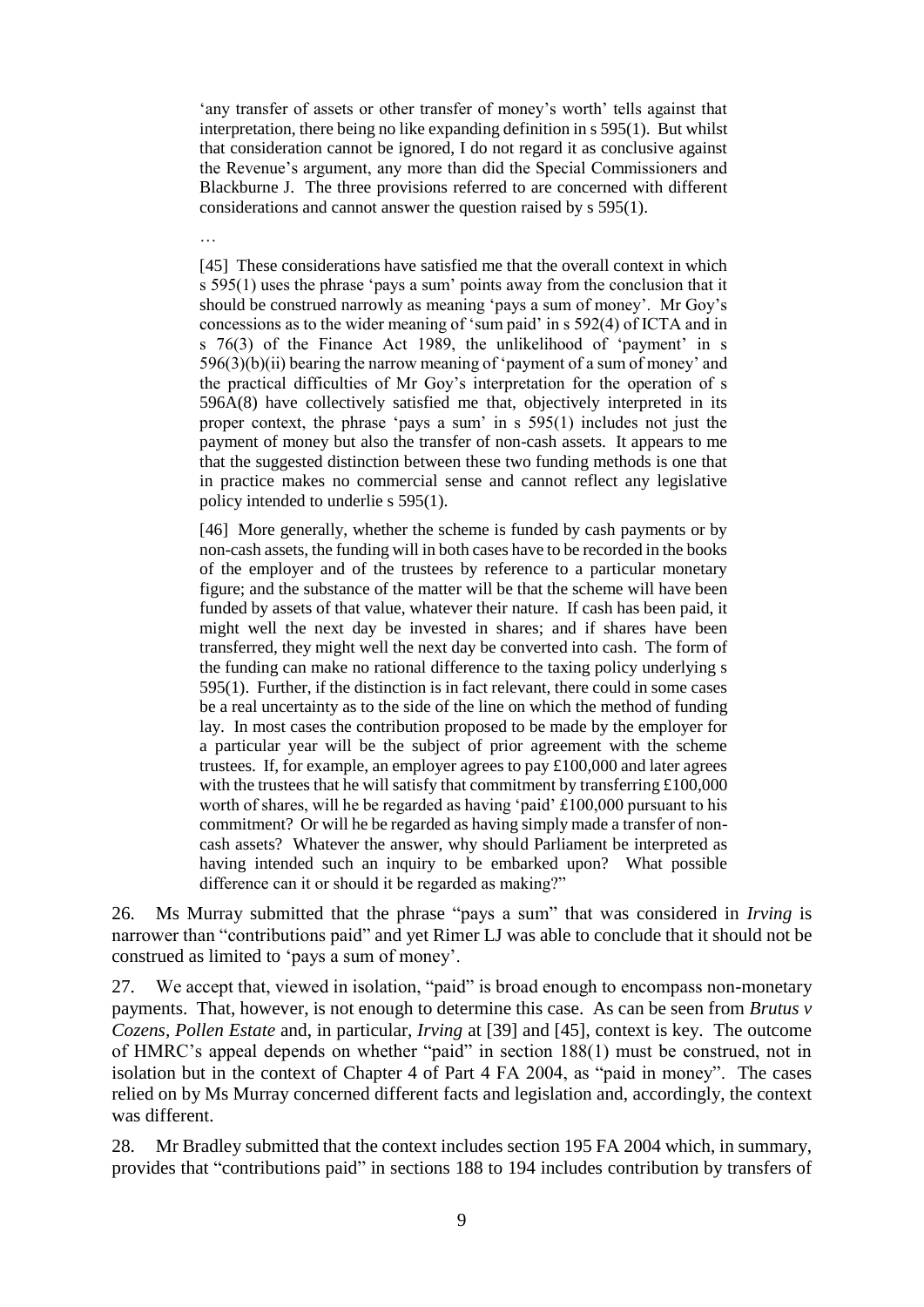shares in a company by an individual if certain conditions are met. Those conditions are that the shares are "eligible shares" and they are transferred within 90 days of acquisition by the individual. He contended that the section showed that the expression "contributions paid" in section 188(1) referred only to monetary contributions. Mr Bradley submitted that the requirement that eligible shares must be transferred within 90 days of acquisition made no sense if transfers of all shares made at any time fell within section 188(1). Such an interpretation would mean that either the 90 day condition in section 195 is entirely ineffective or that owners of eligible shares would be in a worse position than owners of other shares.

29. Further, Mr Bradley submitted that section 195(2), which provides for the valuation of the eligible shares, showed that Parliament had recognised that such a provision was required where shares were transferred. He contended that the absence of any valuation mechanism elsewhere in Chapter 4 is another indicator that "contributions paid" refers only to money payments. If transfers of any assets were "contributions paid", it is unclear why Parliament included a valuation mechanism in Chapter 4 that only applied to one type of assets, ie eligible shares. Nonetheless, in the present case Mr Bradley accepted that no problem with valuation arose as HMRC did not contest the value used by Mr Carlton for the shares.

30. Ms Murray submitted that section 195 is part of a scheme of provisions for relief for certain special, ie tax advantaged, shares acquired by reason of employment. She contended that, properly construed, section 195 does not extend relief under section 188 to a transfer of eligible shares but, on the contrary, restricts it so that relief only applies where the transfer of such shares is made within 90 days of acquisition of the shares. In relation to HMRC's argument that the absence of a valuation mechanism in Chapter 4 indicates that contributions must be paid in cash, Ms Murray said that there are many tax provisions which charge tax by reference to transfers of assets or money's worth but which contain no valuation mechanism and no such mechanism is needed where, as here, the asset is accepted in satisfaction of a money debt.

31. We accept Mr Bradley's submission that section 195 is an extension of the relief under section 188. Section 195 informs the way we read "contributions paid" in section 188(1). In our view, it makes no sense, in the context of provisions to relieve contributions to pension schemes, to restrict relief for transfers of eligible shares to a period of 90 days from acquisition if transfers of non-eligible shares or other assets are not so limited. That logical inconsistency disappears if "contributions paid" is interpreted as restricted to monetary contributions.

32. We also accept that HMRC's interpretation avoids what Mr Bradley described as the "valuation problem". He submitted that an interpretation of "contributions paid" that included non-monetary assets would potentially require HMRC to check the valuations applied to many such transfers.

33. Moreover, our reading of "contributions paid" as restricted to monetary contributions is supported by section 161 FA 2004. Section 161(2) states that:

> "'Payment' includes a transfer of assets and any other transfer of money's worth".

That might be thought to assist Sippchoice's case but section 161(1) provides that the section applies for the interpretation of Chapter 3 of Part 4 of FA 2004 while section 188(1) is in Chapter 4 of Part 4. Mr Bradley submitted that where Parliament intended 'payment' to have a wide meaning in Part 4, it said so in terms. The extended definition in section 161 could simply be for the avoidance of doubt but if so, there seems no discernible reason why such clarification should have been expressly restricted to Chapter 3 of Part 4 if what it says should apply also to Chapter 4 of Part 4. In our view, it is more likely that in stating that the definition should extend beyond the ordinary meaning of "payment" for the purposes of Chapter 3,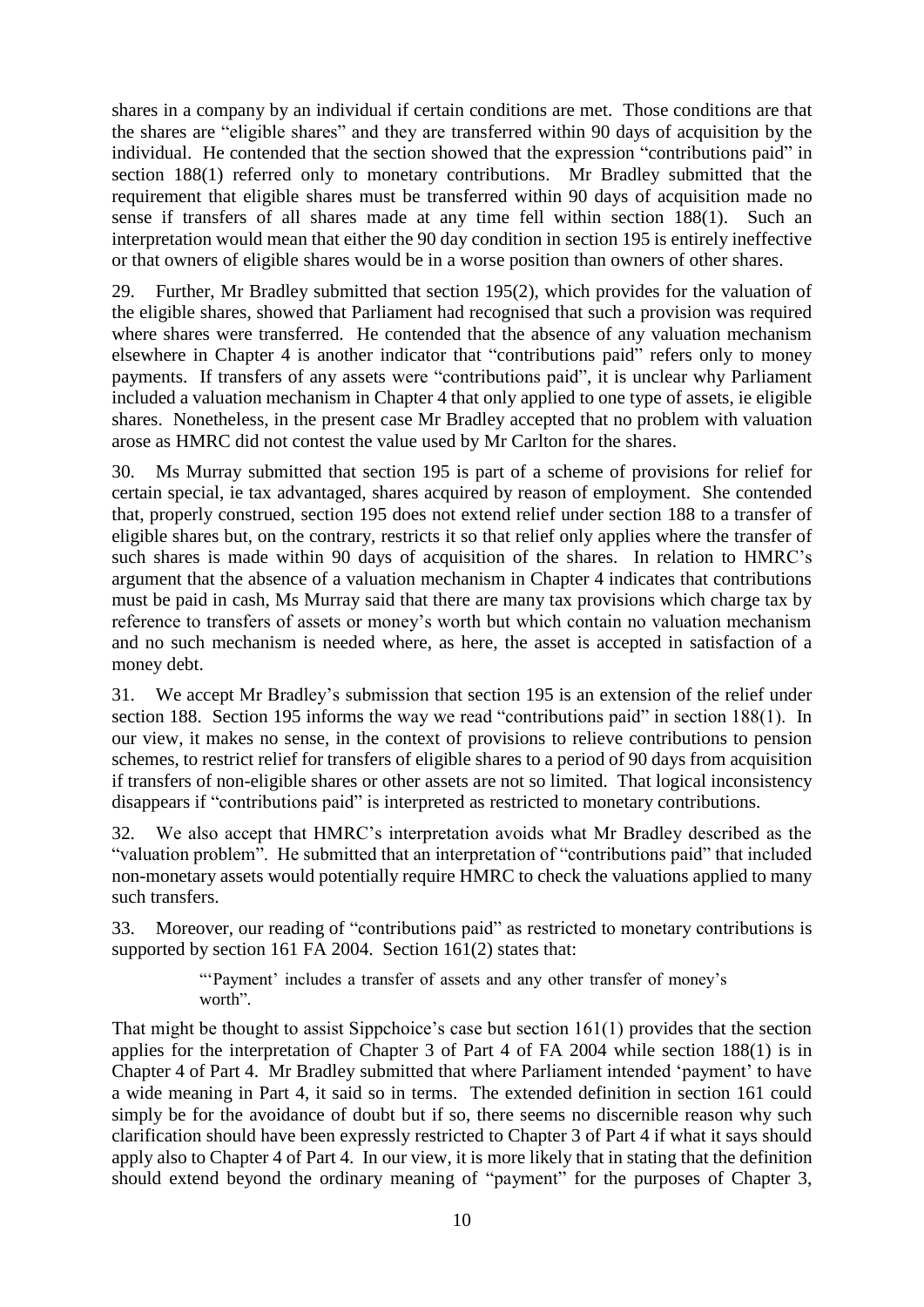Parliament intended that this extended meaning did not apply elsewhere in the statute where the word and its cognate forms are used.

34. Accordingly, we hold that the expression "contributions paid" in section 188(1) FA 2004 is restricted to contributions of money (whether in cash or other forms).

## **Significance of a pre-existing obligation to pay money**

35. We next consider whether transfers of non-cash assets which are made in satisfaction of a pre-existing money debt are 'contributions paid' within section 188(1) FA 2004. This was Sippchoice's primary contention before us

36. The FTT concluded, at [47], that a legally binding obligation to make a monetary contribution which was discharged by the transfer of shares to the SIPP together with a cash payment was a contribution paid.

37. Ms Murray submitted that "paid" in section 188 applies to transfers of assets in satisfaction of a money debt and that Mr Carlton transferred the shares to his SIPP in satisfaction of a pre-existing money debt. She stated that her interpretation applied even if, as HMRC contended, section 195 widens the meaning of "paid" to cover simple transfers of eligible shares without more.

38. Ms Murray also referred us to a passage from HMRC's internal Pensions Tax Manual at PTM042100:

"Giving effect to cash contributions

As explained above, contributions to a registered pension scheme must be a monetary amount. However, it is possible for a member to agree to pay a monetary contribution and then to give effect to the cash contribution by way of a transfer of an asset or assets."

39. The FTT accepted, at [33], that PTM042100 was a clear statement of HMRC's understanding of the effect of the legislation concerning contributions which "should have been the end of the matter".

40. Mr Bradley submitted that whether assets are transferred in satisfaction of a money debt was irrelevant because, for reasons already discussed, the expression 'contributions paid' does not include the transfer of non-money assets. The existence of an obligation to pay an amount of money does not change that. When Mr Carlton transferred shares to fulfil his promise to contribute £68,324, he did not pay Sippchoice £68,324 but transferred shares to Sippchoice. He contended that there is no material difference between a transfer of shares where there is a pre-existing liability to pay a sum of money and a transfer where no such liability exists. In both cases, there was a transfer of the shares and no "contribution paid".

41. Mr Bradley also submitted that the FTT had misunderstood PTM042100. He contended that the passage was talking about set-off and did not mean that a transfer of assets could be substituted for a monetary payment. He accepted that the passage was not very clearly worded and said that if that was not the correct meaning of PTM042100, it did not affect the outcome of the appeal, on his submissions, as HMRC's manuals do not have legal force and the passage was wrong.

42. We agree with Mr Bradley's main submission on this point. If, as we have found, "contributions paid" in section 188(1) FA 2004 means paid in money then it cannot encompass settlement by transfer of non-monetary assets even if the transfer is made in satisfaction of an earlier obligation to contribute money. An agreement to accept something other than money as performance of an obligation to pay in money does not convert the transfer of shares (or other assets) into a payment in money. It is difficult to see why legislation relating to pension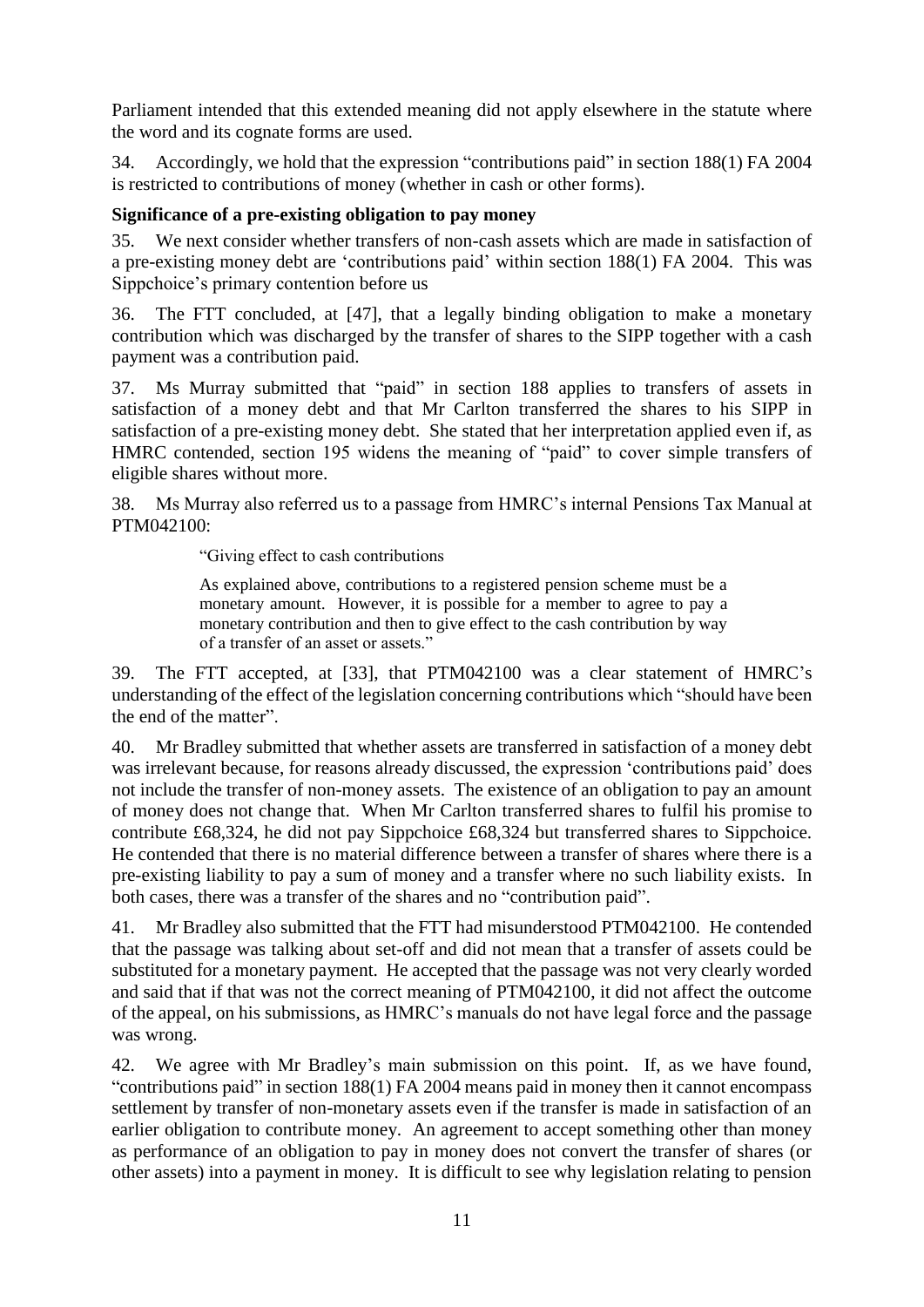contributions should distinguish between and provide different tax treatments for transfers of assets in place of payments made under a contractual obligation and transfers of assets in place of payments made freely at the option of the payer.

43. However, we do not consider that the passage from PTM042100 can be read in the way suggested by Mr Bradley. We accept, as Ms Murray submitted, that the statements in the pension tax manual are consistent with Sippchoice's case. The natural reading is that HMRC did not see any objection to a promise to make a monetary contribution to a pension scheme being satisfied by a transfer of an asset or assets where the member and scheme administrator both agreed to it. This is even more clearly stated in relation to employer's contributions in HMRC's pensions tax manual at PTM043310:

> "… it may be possible to structure a transaction so that a monetary contribution is achieved without the need for cash to pass between the employer and the pension scheme."

44. Nonetheless, the fact that HMRC's pensions tax manual contains passages that support Sippchoice's case carries little weight in this case. Sippchoice has not sought to make any argument that it relied on the passages or had a legitimate expectation that HMRC would not resile from them. Statements in HMRC's manuals are merely HMRC's interpretation of the law in their internal guidance and they do not have the force of law. We must interpret the legislation in accordance with the principles of construction described above and if we conclude, as we have, that the legislation bears a different meaning to that found in the HMRC manual, the legislation must be preferred.

45. At the hearing, Mr Bradley also sought to rely on the explanatory notes to clause 177 of the Finance Bill 2004 (which became section 188 FA 2004) in support of his submissions. In his skeleton, Mr Bradley included references to *Pepper v Hart* [1993] AC 593 and statements made in the Standing Committee debates on the relevant provisions. As we have already found that "contributions paid" in section 188(1) refers to money payments only by applying the ordinary principles of statutory construction, there is no need for us to consider the explanatory notes or *Pepper v Hart*.

## **Was there a debt?**

46. In the event that we are wrong in our conclusion that transfers of non-cash assets made in satisfaction of pre-existing money debts are not "contributions paid" within section 188(1) FA 2004, we consider whether there was such a debt in this case.

47. It was common ground that, as the FTT held in [31], the statement in the Contribution Form that it created a legally binding and irrevocable obligation to make the specified contribution was not sufficient to make it so. The parties accepted that, in order to create a legally binding contract, there must be an offer, an acceptance, consideration and the intention to create legal relations. Ms Murray urged us to apply adopt the same approach as the Supreme Court in *Carlyle (Scotland) v Royal Bank of Scotland Plc* [2015] UKSC 13 at [29], namely that we should look for ways to give effect to the parties' intentions to make a legally binding promise.

48. Ms Murray submitted that the Application Form and the Contribution Form were a package deal. The two application forms were completed and sent at the same time and Sippchoice considered them together and there was no evidence that Sippchoice separately accepted the application for membership. She contended that the consideration given for Mr Carlton's promise to pay £68,324 was the promise by Sippchoice to accept his application to become a member of the SIPP and the contribution. Ms Murray contended that, before it had agreed to accept Mr Carlton's application to be a member and his contribution, Sippchoice had no obligation to administer his contribution in accordance with the Rules of the SIPP. Agreeing